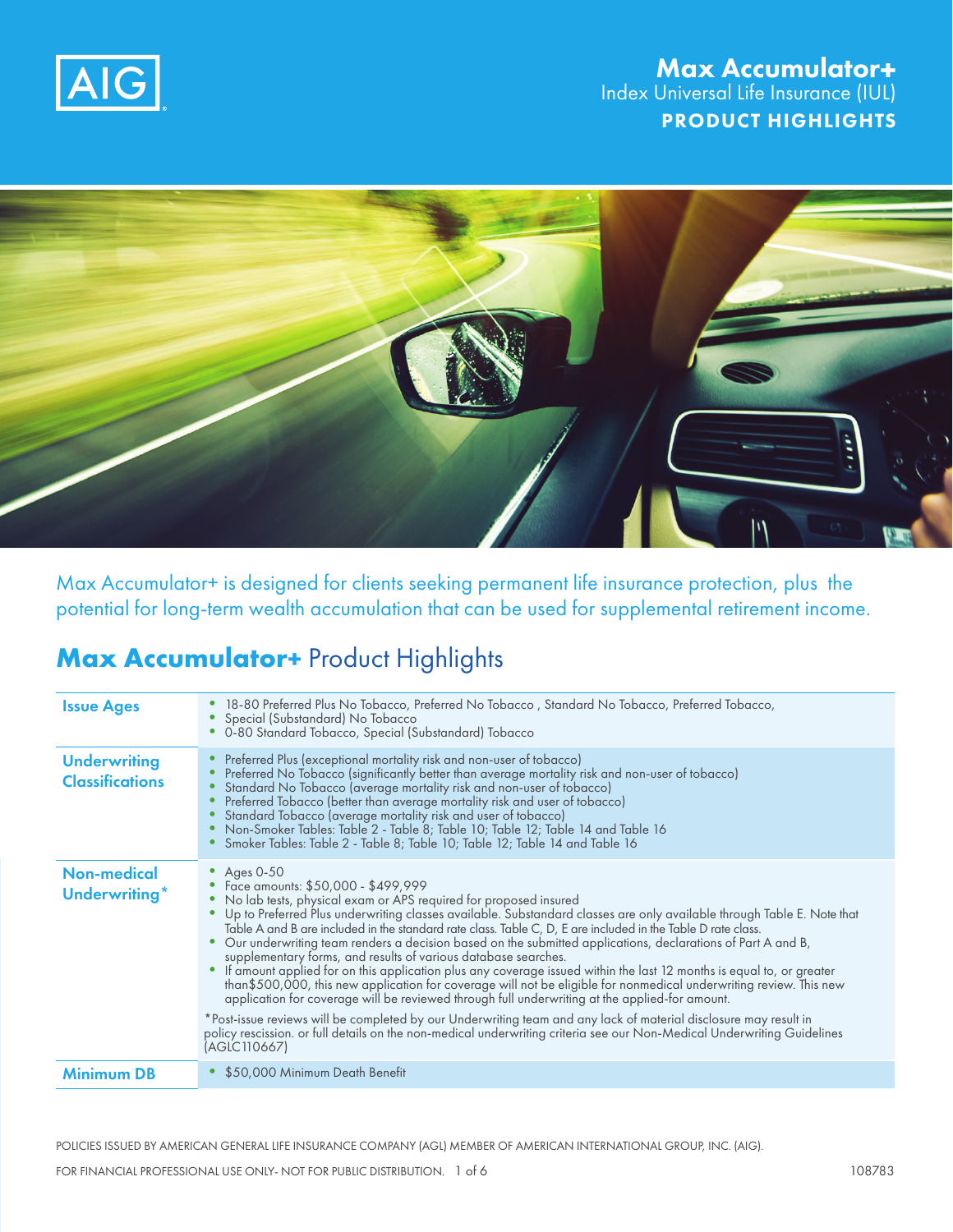# **Max Accumulator+** Product Highlights, continued

| <b>Death Benefit</b><br><b>Options</b>                      | • Option 1 (Level): Death benefit equal to specified amount, or accumulation value multiplied by<br>death benefit corridor, minus partial withdrawals<br>• Option 2 (Increasing): Death benefit equal to specified amount plus accumulation value, or accumulation value multiplied<br>by the death benefit corridor, minus partial withdrawals                                                                                                                                                                                                                                                                                   |
|-------------------------------------------------------------|-----------------------------------------------------------------------------------------------------------------------------------------------------------------------------------------------------------------------------------------------------------------------------------------------------------------------------------------------------------------------------------------------------------------------------------------------------------------------------------------------------------------------------------------------------------------------------------------------------------------------------------|
| <b>Lapse Protection</b><br><b>Guarantee</b>                 | Provides guaranteed death benefit via the automatically included Monthly Guarantee Premium (MGP) provision<br>MGP period of 20 years<br>Available at issue of the policy<br>Terminates sooner of 20 years or attained age 75, not to be less than 10 years                                                                                                                                                                                                                                                                                                                                                                        |
| <b>Policy Issue</b>                                         | Issued daily from the 1st to the 28th of the month<br>٠<br>On holidays and weekends, the ending index value of the next business day serves as the starting value for that index<br>segment.                                                                                                                                                                                                                                                                                                                                                                                                                                      |
| <b>Premiums</b>                                             | Policy owner will define premium allocation percentage (from among 4 index crediting strategies or a declared interest<br>$\bullet$<br>account) at issue, and allocation instruction can be changed at any time for future premium payments<br>Net premiums allocated to an index interest account received between account allocation dates are deposited to interim<br>account and will receive declared interest until the next allocation date, at which time funds in the interim account are<br>transferred to a new index interest account. The interim account interest rate is guaranteed<br>never to be less than 2.00% |
| <b>Changes to the</b><br><b>Specified Amount</b>            | Increases available at any time, subject to satisfactory evidence of insurability<br>After first policy year, policy owner may decrease specified amount; however, death benefit may not be less than minimum<br>death benefit amount                                                                                                                                                                                                                                                                                                                                                                                             |
| %/Premium Load                                              | Current charges vary by gender, issue age, UW class, and policy year, with a maximum charge of 18%                                                                                                                                                                                                                                                                                                                                                                                                                                                                                                                                |
| <b>Monthly</b><br><b>Deductions</b>                         | • Current monthly administration fee subject to change with a maximum of \$20<br>15 year monthly expense charge per \$1,000, including increases<br>Current cost of insurance charges based on Net Amount at Risk as defined in the policy<br>• Rider charges                                                                                                                                                                                                                                                                                                                                                                     |
| <b>Surrender</b><br><b>Charges</b>                          | Surrender charge period for base coverage of the specified amount applies up to the first 14 years.<br>If the base coverage is increased, a new surrender charge period will apply to the increase.                                                                                                                                                                                                                                                                                                                                                                                                                               |
| <b>Withdrawals</b><br>(Partial<br>Withdrawals) <sup>1</sup> | • Available any time during the insured's lifetime, after the first policy year<br>Death benefit cannot be reduced below \$50,000 as a result of the withdrawal<br>Partial withdrawals are taken first from interim account, then from declared interest account, then from index interest accounts<br>• Current charge of \$25 (maximum contractual charge of \$50) for each withdrawal                                                                                                                                                                                                                                          |

1 Withdrawals or Partial Withdrawals may be taxable. Clients should be directed to their tax advisors with questions.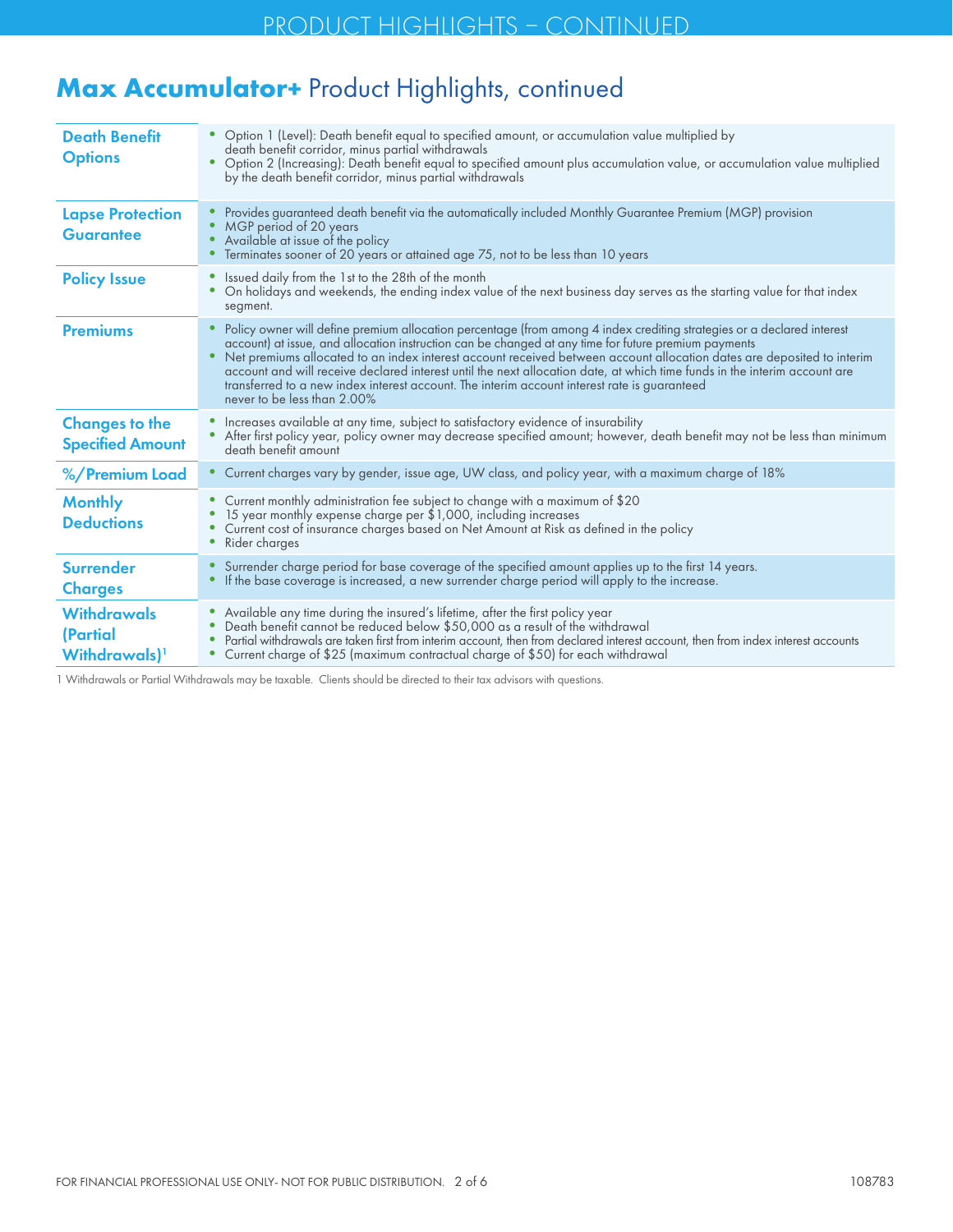### **Max Accumulator+** Policy Loans<sup>1</sup>

| <b>Policy Loans</b>           | Policyholder has a choice between loan options that allows flexibility in loan rates charged on loans and interest rates<br>credited on accumulation values impaired by policy loans<br>• Options include (a) Standard loans with Preferred Loan features and (b) Participating loans                                                                                                                                                                                                             |
|-------------------------------|---------------------------------------------------------------------------------------------------------------------------------------------------------------------------------------------------------------------------------------------------------------------------------------------------------------------------------------------------------------------------------------------------------------------------------------------------------------------------------------------------|
| <b>Standard Loans</b>         | <b>Standard Loans</b><br>• The current effective annual loan rate is 3.00%. It is payable in advance at the rate of 2.91%.<br>• Annual effective rate of 2.00% will be credited to portion of accumulation value that equals amount of policy loans<br><b>Preferred Loans</b><br>• Available after 10 policy years<br>• Maximum amount eligible is lesser of: 1) loan value or 2) 10% of accumulation value<br>• Loan rate (not guaranteed) currently equals credited rate applied to policy loan |
| <b>Participating</b><br>Loans | Available whenever there is an amount of cash value accumulation in the policy<br>Participating loans will be available from inception<br>The current annual loan rate is 5.00%. Loan interest is payable in advance at the rate of 4.76%. The maximum rate will<br>never be above 8%.<br>• Policy values in these accounts continue to have potential to accumulate index interest or declared crediting accounts                                                                                |

# **Max Accumulator+** Interest Crediting Strategies

| <b>Blend</b><br><b>Participation Rate</b>        | Volatility control index strategy with the ML Strategic Balanced Index® which blends the S&P 500 and Merrill Lynch 10-<br>year U.S. Treasury Futures Total Return Index and cash<br>A predefined percentage is used to calculate how much of the net increase (participation) in index value is credited to the<br>policy in positive performance years.<br>A guaranteed minimum 0.25% crediting bonus through an account value enhancement from policy year 6 and later<br>A one-year duration to calculate interest crediting<br>A no less than 0% interest crediting strategy protects from losses in down markets<br>Adjusts exposure across the equity and fixed income components on a daily basis in order to achieve a 6% volatility target                                                                                                   |
|--------------------------------------------------|-------------------------------------------------------------------------------------------------------------------------------------------------------------------------------------------------------------------------------------------------------------------------------------------------------------------------------------------------------------------------------------------------------------------------------------------------------------------------------------------------------------------------------------------------------------------------------------------------------------------------------------------------------------------------------------------------------------------------------------------------------------------------------------------------------------------------------------------------------|
| <b>Global Blend</b><br><b>Participation Rate</b> | • Volatility control index strategy with the PIMCO Global Optima Index which blends International and emerging markets,<br>U.S. large cap, U.S. mid cap, and U.S. small cap with U.S. Bonds made up of treasuries, corporate bonds and mortgage-<br>backed securities<br>• A predefined percentage is used to calculate how much of the net increase (participation) in index value is credited to the<br>policy in positive performance years.<br>• A guaranteed minimum 0.25% crediting bonus through an account value enhancement from policy year 6 and later<br>• A one-year duration to calculate interest crediting<br>A no less than 0% interest crediting strategy protects from losses in down markets<br>• Adjusts exposure across the equity and fixed income components on a daily basis in order to achieve a 7.5%<br>volatility target |
| <b>High Bonus Rate</b>                           | A predefined percentage is used to calculate the maximum amount of increase (cap) in index value that is credited to the<br>policy, regardless how well the index performs.<br>Index strategy is based on performance of the S&P 500 index<br>A guaranteed minimum 0.25% crediting bonus through an account value enhancement from policy year 6 and later<br>A one-year duration to calculate interest crediting<br>A minimum guarantee of .25% protects from losses in down markets                                                                                                                                                                                                                                                                                                                                                                 |
| <b>High Cap Rate</b>                             | • A predefined percentage is used to calculate the maximum amount of increase (cap) in index value that is credited to the<br>policy, regardless how well the index performs.<br>• Index strategy is based on performance of the S&P 500 index<br>A guaranteed minimum 0.25% crediting bonus through an account value enhancement from policy year 6 and later<br>• A one-year duration to calculate interest crediting<br>• A no less than 0% interest crediting strategy protects from losses in down markets                                                                                                                                                                                                                                                                                                                                       |
| <b>Declared Interest</b>                         | Fixed interest rate declared by the company (2% guaranteed interest rate)<br>No participation in index performance<br>A guaranteed minimum 0.25% crediting bonus through an account value enhancement from policy year 6 and later                                                                                                                                                                                                                                                                                                                                                                                                                                                                                                                                                                                                                    |

1 Policy loans and withdrawals may be taxable and may decrease the face amount or value of the policy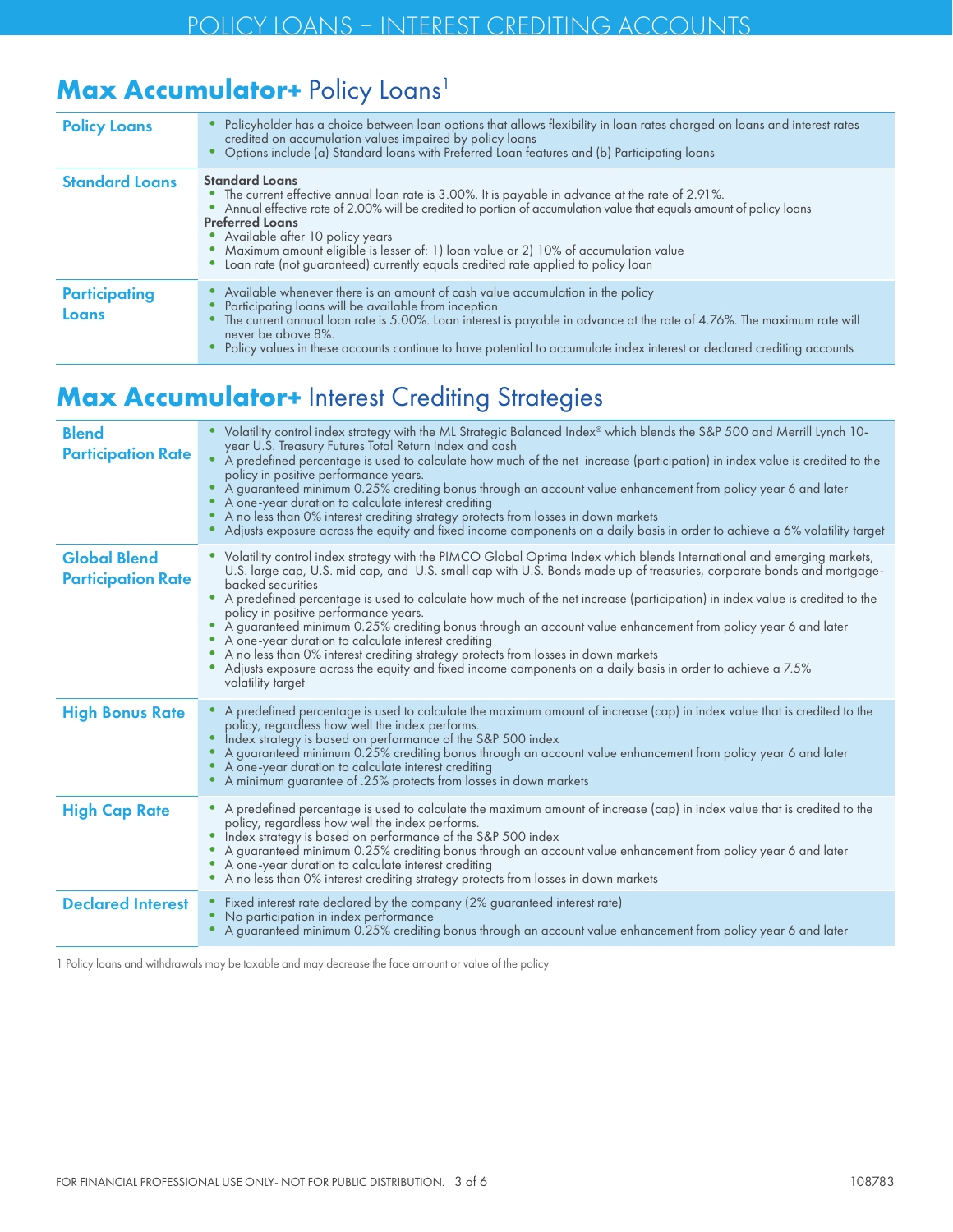# **Max Accumulator+** Riders\*

| <b>Income for Life</b><br><b>Rider</b>                                                 | • Issue Ages: 0-75<br>Converts cash value into guaranteed income stream<br>Optional annual adjustments for cost of living increases: 0%, 1%, 2%, or 3% options<br>Exercise ages between 55-85<br>Accumulation/waiting period: policy must be in force for 10 years<br>٠<br>Step up: guaranteed lifetime income amount can increase if index performance exceeds a certain level<br>Certain distributions may be taxable. You should consult your personal tax advisor to assess the impact of the benefits on<br>$\bullet$<br>your particular circumstances.<br>One time charge deducted from account value at time of election. Additional annual fee not to exceed \$25 for payment<br>$\bullet$<br>frequencies other than annual.<br>Requires Guideline Premium Death Benefit Compliance test                                                                                                                                                                                                                                                                                                                                                                                                                                                                                                                                                        |
|----------------------------------------------------------------------------------------|---------------------------------------------------------------------------------------------------------------------------------------------------------------------------------------------------------------------------------------------------------------------------------------------------------------------------------------------------------------------------------------------------------------------------------------------------------------------------------------------------------------------------------------------------------------------------------------------------------------------------------------------------------------------------------------------------------------------------------------------------------------------------------------------------------------------------------------------------------------------------------------------------------------------------------------------------------------------------------------------------------------------------------------------------------------------------------------------------------------------------------------------------------------------------------------------------------------------------------------------------------------------------------------------------------------------------------------------------------|
| <b>Select Income</b><br><b>Rider</b>                                                   | • Optional rider converts a portion or all of the life insurance benefit for beneficiaries to a predefined guaranteed set of<br>annual payments<br>• Benefit schedule will be based on initial face amount of policy at issue and is irrevocable for the beneficiaries<br>Minimum percentage of life insurance benefit available to convert is 10% (up to 100%)<br>• May lower the policy's cost of insurance charges, which may enable cash value to accumulate faster<br>Schedule of life insurance benefit payments will be determined at issue<br>• Life insurance benefit payments will increase annually at a rate set at issue                                                                                                                                                                                                                                                                                                                                                                                                                                                                                                                                                                                                                                                                                                                   |
| <b>Dollar Cost</b><br><b>Averaging Rider</b>                                           | • Automatic, free rider that allows the allocation of lump sum payments (both 1035s and non 1035s) to chosen Index Interest<br>Accounts over a number of months, so that the entire payment is not based upon the market performance of only one date.<br>It is your client's choice to utilize this rider. There is no additional fee associated with this rider. Utilizing this rider will affect<br>the amount of interest your policy earns. Depending on the performance of the indices, utilizing this rider may result in more<br>or less interest.<br>The DCA Rider creates an additional account ("DCA Account") that will remain on the policy for the life of the contract.<br>$\bullet$<br>Interest is credited daily. The amount of interest credited is determined by the Company, currently 3.40% but shall be no<br>less than 2.00%. Premiums allocated to the DCA account will be transferred into the Index Interest Accounts according to<br>the allocation percentage of your choosing. The transfers will be made in level installments over future Allocation Days; i.e.<br>monthly, starting with the nearest Allocation Day (if the lump sum payment is received on an Allocation Day, the transfer<br>would be made immediately). Note that transfers from the DCA Account to the declared interest account are not permitted. |
| <b>Accelerated</b><br><b>Access Solution®</b><br>(AAS) Chronic<br><b>Illness Rider</b> | • Premium paying rider provides income for qualifying chronic condition.<br>Three options available: 2% of AAS benefit per month; 4% of the AAS benefit per month; IRS per diem maximum of the<br>٠<br>AAS benefit per month<br>• Monthly benefit is capped at the maximum IRS daily rate at the time of claim.<br>The 2019 maximum per diem is $$370/day$ or $$11,254/m$ onth. Subsequent years may be higher.<br>٠                                                                                                                                                                                                                                                                                                                                                                                                                                                                                                                                                                                                                                                                                                                                                                                                                                                                                                                                    |
| <b>Accidental Death</b><br><b>Benefit Rider (ADB)</b>                                  | • Provides an additional death benefit if death resulted from certain accidental injuries<br>Double ADB is paid if the death is sustained while a fare-paying passenger on a licensed public conveyance<br>$\bullet$<br>Minimum: \$25,000; Maximum: The lesser of \$250,000 or the initial sum insured under the policy<br>٠                                                                                                                                                                                                                                                                                                                                                                                                                                                                                                                                                                                                                                                                                                                                                                                                                                                                                                                                                                                                                            |
| <b>Children's</b><br><b>Insurance Benefit</b><br><b>Rider (CIB)</b>                    | Pays a benefit to the insured parent upon the death of an insured child<br>٠<br>• Minimum death benefit is \$1,000; maximum is \$25,000<br>• May be issued for parent's ages 17-50, up to Table D; and children ages 15 days through 18 years. Lasts until child's age<br>25 or parent's age 65, whichever comes first<br>• Covers all eligible children                                                                                                                                                                                                                                                                                                                                                                                                                                                                                                                                                                                                                                                                                                                                                                                                                                                                                                                                                                                                |
| Overloan<br><b>Protection Rider</b>                                                    | • Rider guarantees that base policy will not lapse due to an outstanding loan<br>Rider must be activated in writing once the loan balance exceeds 94% of cash value. A one-time charge will be deducted<br>from the accumulation value, and future monthly deductions will be waived.<br>Rider benefit can be activated at or after the later of attained age 75 or 15th policy anniversary                                                                                                                                                                                                                                                                                                                                                                                                                                                                                                                                                                                                                                                                                                                                                                                                                                                                                                                                                             |
| <b>Terminal Illness</b><br><b>Accelerated</b><br><b>Benefit Rider</b>                  | • Provides an accelerated death benefit (living benefit) when the insured is diagnosed with a terminal illness<br>(24 months or less to live)<br>• One-time acceleration benefit up to 50% of the base policy death benefit (less policy loans and excluding riders)<br>Maximum: \$250,000<br>• Subject to an administrative fee<br>• Some states require a signed disclosure form at time of application                                                                                                                                                                                                                                                                                                                                                                                                                                                                                                                                                                                                                                                                                                                                                                                                                                                                                                                                               |
| <b>Waiver of Monthly</b><br><b>Deduction Rider</b>                                     | • Waives the monthly deduction while the insured is disabled after six months of disability<br>Rider charges are based on the insured's attained age and increase annually<br>٠<br>Rider not available for face amounts greater than \$5 million                                                                                                                                                                                                                                                                                                                                                                                                                                                                                                                                                                                                                                                                                                                                                                                                                                                                                                                                                                                                                                                                                                        |
| <b>Waiver of</b><br><b>Specified</b><br><b>Premium Rider</b>                           | Issue ages: 15-55<br>٠<br>Proof of total disability is required<br>Eligibility requirements: Total disability has existed continuously for at least six months, and total disability began while this<br>rider is in force<br>• There is a charge for the rider                                                                                                                                                                                                                                                                                                                                                                                                                                                                                                                                                                                                                                                                                                                                                                                                                                                                                                                                                                                                                                                                                         |

\* There may be a charge for each rider selected. See the rider for details regarding the benefit descriptions, limitations and exclusions. Adding or deleting riders and increasing or decreasing coverage under existing riders can have tax consequences. Policy owners should consult a tax advisor prior to exchanging their policy. Riders are not available in all states.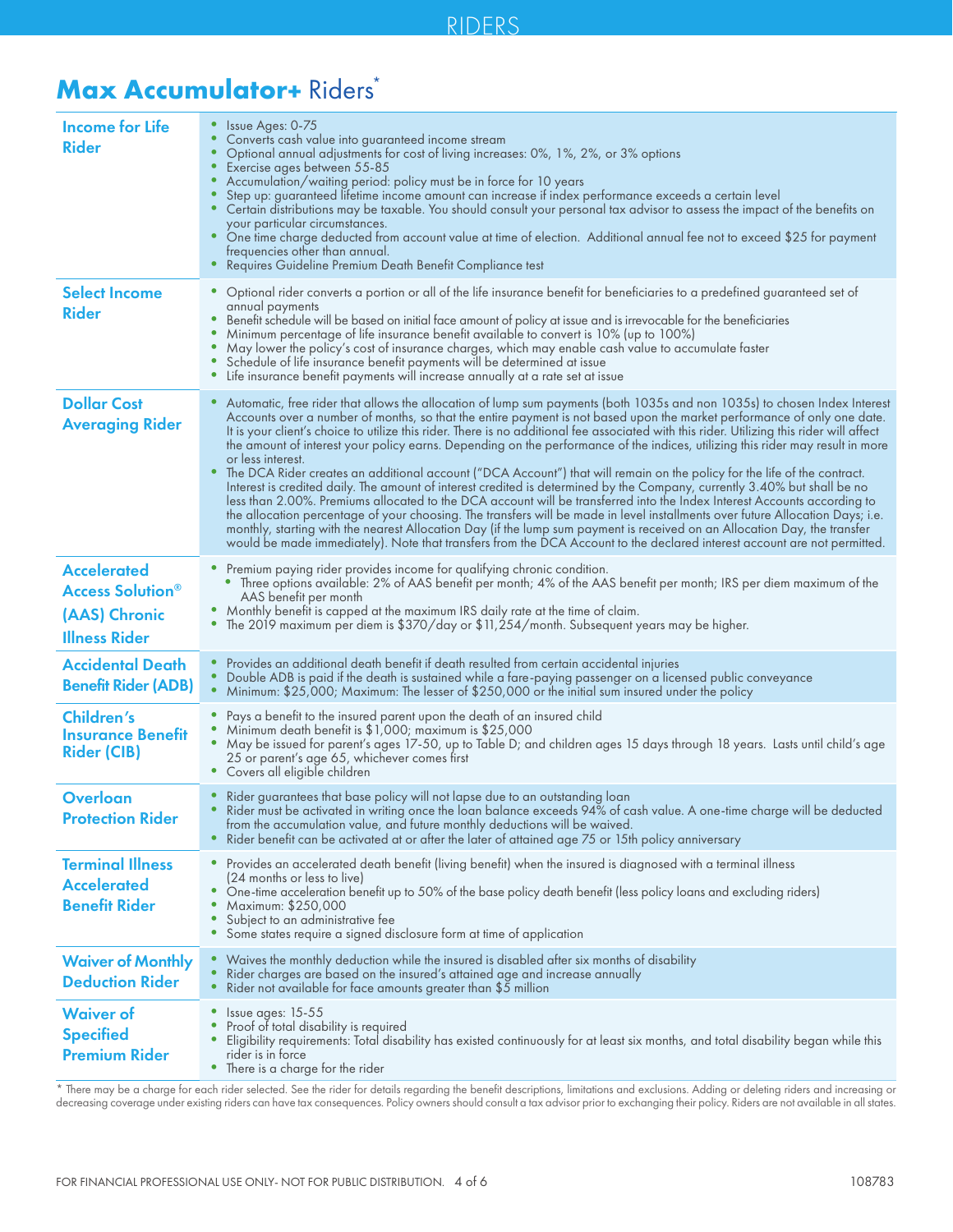#### **Important Consumer Disclosures Regarding Accelerated Benefit Riders**

An Accelerated Death Benefit Rider (ABR) is not a replacement for Long Term Care Insurance (LTCI). It is a life insurance benefit that gives you the option to accelerate some of the death benefit in the event the insured meets the criteria for a qualifying event described in the policy. The rider does not provide long-term care insurance subject to California insurance law, is not a California Partnership for Long Term Care program policy. The policy is not a Medicare supplement.

ABRs and LTCI provide different types of benefits. An ABR allows the insured to access a portion of the life insurance policy's death benefit while living. ABR payments are unrestricted and may be used for any purpose. LTCI provides reimbursement for necessary care received due to the inability to perform activities of daily living or cognitive impairment. LTCI coverage may include reimbursement for the cost of a nursing home, assisted living, home health care, homemaker services, adult day care, hospice services or respite care for the primary caretaker and the benefits may be conditioned on certain requirements or meeting an elimination period or limited by type of service, the number of days or a maximum dollar limit. Some ABRs and all LTCI are conditioned upon the insured not being able to perform two or more of the activities of daily living or being cognitively impaired.

This ABR pays proceeds that are intended to qualify for favorable tax treatment under section 101(g) of the Federal Internal Revenue Code. The federal, state, or local tax consequences resulting from payment of an ABR will depend on the specific facts and circumstances, and consequently advice and guidance should be obtained from a personal tax advisor prior to the receipt of any payments. ABR payments may affect eligibility for, or amounts of, Medicaid or other benefits provided by federal, state, or local government. Death benefits and policy values, such as cash values, premium payments and cost of insurance charges if applicable, will be reduced if an ABR payment is made. ABR payments may be limited by the contract or by outstanding policy loans.